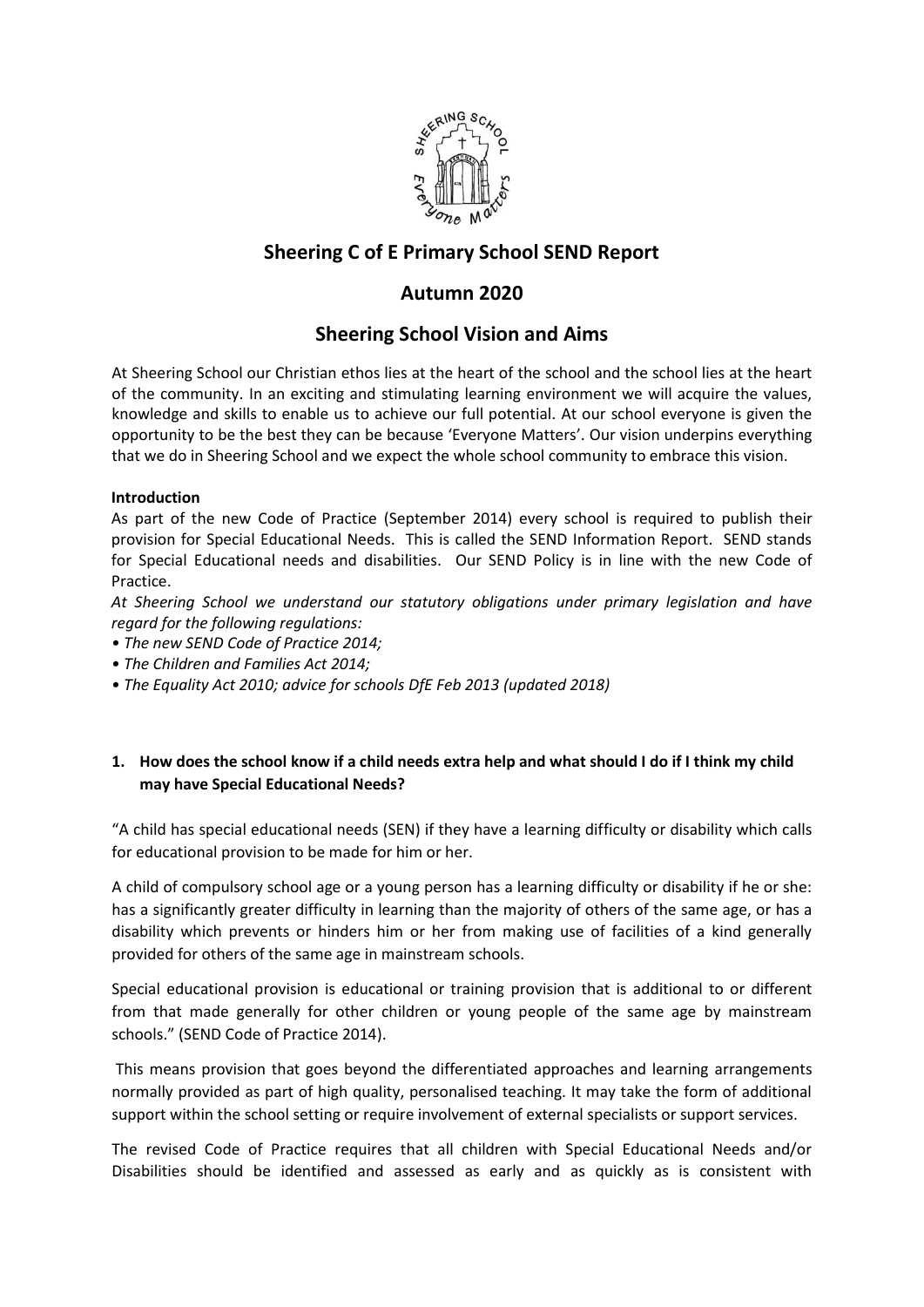thoroughness. Initial identification will generally be made by the Class Teacher through professional observation and assessment to identify a child's strengths and areas for development. Concerns may also be raised by the parents or the child and information from parents and carers is sought early on in the identification process and with a continual flow of information to and from school throughout the graduated approach. Identification of need may also come from outside agencies such as GPs, other health professionals, Speech and Language Therapist, the pre-school specialist teaching ream, Educational Psychology Service, nurseries and playgroups.

If parents/carers have concerns about the progress or attainment of their child they should in the first instance make an appointment to speak to the class teacher, who will then liaise with our Special Needs Coordinator (SENCO) as appropriate.

## **2. How will the school staff support my child at Sheering school?**

Class teachers plan lessons which are differentiated to meet the needs of all children in their class.

## *Teachers and teaching assistants adapt work so that pupils with special educational needs and/or disabilities (SEND) can access the curriculum. OFSTED December 2019*

Through the school's continuous assessment for learning and tracking and monitoring of progress we can identify any child who is falling behind age appropriate expectations. We have a team of experienced class teachers. We believe that quality teaching is vital; however for some children there are occasions when further additional support may be needed to help them achieve their targets. Pupil Progress Meetings are held each term. This is a meeting where the class teacher meets with the Senior Leadership Team to discuss the progress of the pupils in their class. This shared discussion may highlight any potential problems in order for further support to be planned.

At times, teachers may choose to use additional small group or individual work to help support your child. Class teachers may liaise with the SENCO for additional advice or support. If the school and parents agree that further advice is needed, a referral will be made to a specific outside agency such as the Educational Psychologist, Speech Therapist or Specific Learning Difficulties Advisory Teacher. A referral will not be made without parental permission.

#### **3. How will I know how my child is doing at Sheering school?**

All parents will receive formal communications once a term in the form of Parent Consultations and/or Annual Reports. In addition to this, information may be shared via letters home, additional meetings, phone calls, e-mails and home school liaison books.

Children who need additional support of any kind are included in a Provision Map, which sets out the targets they are working towards, what strategies are being used to support them in meeting those targets, who will provide that support, and how often they will receive it.

A child who has been identified as having a special need requiring a high-quality personalised teaching and learning approach will then be further supported through the one-planning approach. Learning outcomes and necessary provisions are agreed and planned for delivery by the school, parents and other professionals. The resulting paperwork is shared with all relevant people and discussed at review meetings when progress towards outcomes and current provision is reviewed and adaptations made as required. This will be reviewed termly.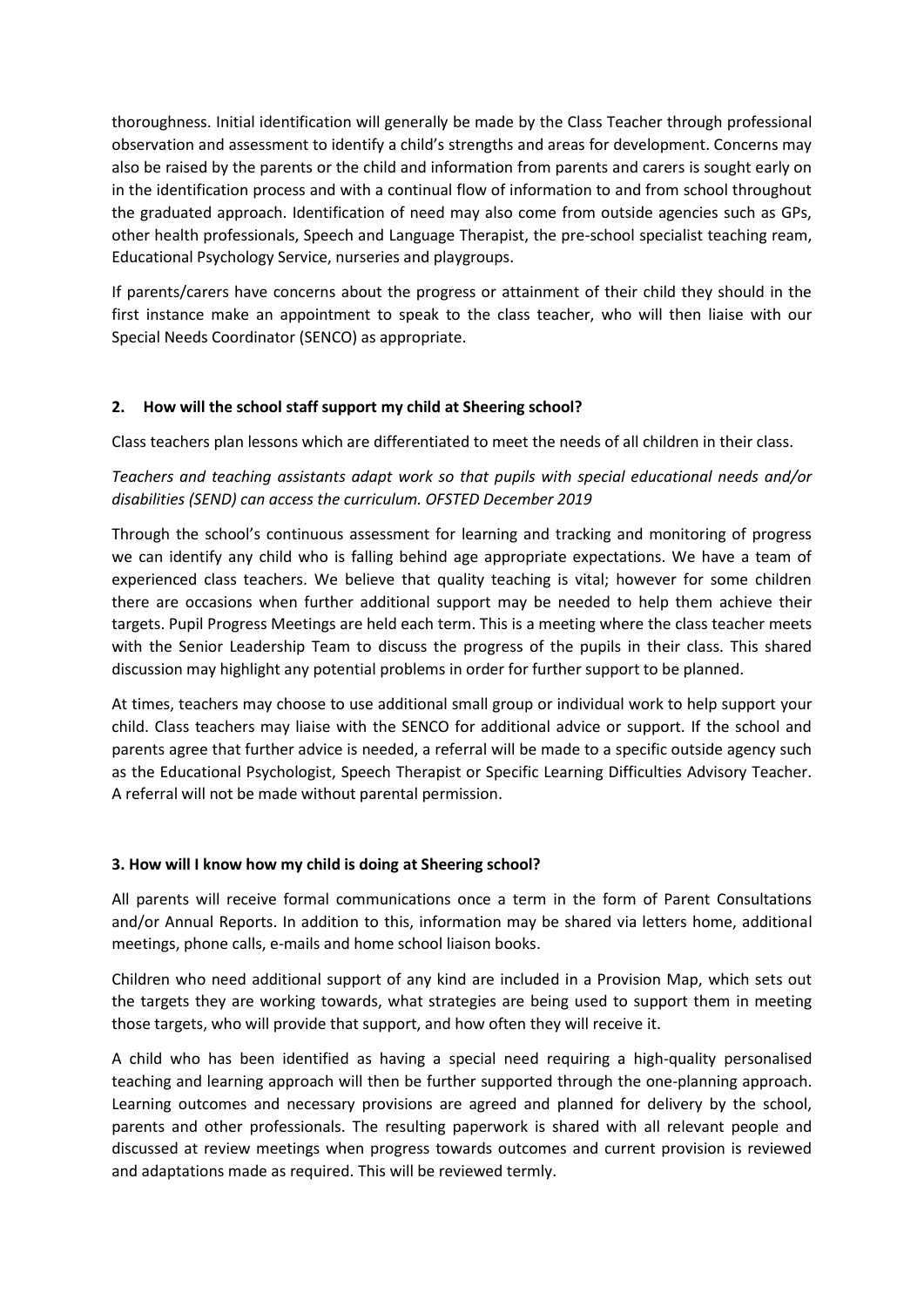The impact of any support provided is monitored regularly by class staff and the SENCo and targets or strategies being used are updated accordingly.

#### **4. How will the learning and development provision be matched to my child's needs?**

All teachers use information about the strengths and needs of individual pupils so they can plan the learning within the curriculum to ensure that all pupils are able to make progress. Lessons are appropriately differentiated for groups or individuals to enable access to learning and foster greater independence.

Additional provision is coordinated by the school's SENCO and is designed and implemented by teaching staff, supported by teaching assistants. Advice sought from outside agencies will be incorporated into your child's provision. Regular assessment will identify where amendments to provision may be required.

## **5. What support will there be for my child's overall wellbeing at Sheering school?**

Children are supported with their social and emotional development through the curriculum and extra-curricular activities. Personal, Social and Health Education (PSHE) and Social, and Emotional Aspects of Learning (SEAL) are an integral part of our curriculum and are also taught explicitly in class.

We value every child's input and seek to place this at the heart of our school community. Opportunities for children to share ideas include school council meetings, our Faith Committee and Eco Schools group as well as in circle times. Our Behaviour Policy, which includes guidance on expectations, is in place and fully understood by all staff. We regularly monitor attendance and take appropriate steps to encourage punctuality and prevent unauthorised absence.

If a pupil has a medical need then a detailed Care Plan is compiled with support from the school nurse in consultation with parents/carers. These are shared and discussed with all staff who are involved with the pupil.

#### **6. What training have the staff, supporting children with SEND had or are having?**

Teachers, High Level Teaching Assistants (HLTAs) and Learning Support Assistants (LSAs) receive training to support their continued professional development. External and in-house training are also provided to help staff develop and build the skills and knowledge they require to meet the needs of all pupils, including those with SEND. Our SENCO is a highly experienced teacher and holds the National Award for Special Educational Needs Co-ordination. She regularly updates staff on relevant training relating to SEND and specific children in school.

#### **7. What specialist services and expertise are available at or accessed by the school?**

Most of the children's needs are met using expertise from the staff including the SENCO. If further advice and support is required, we will make a referral, with parental permission, to an appropriate outside agency or service. See the Essex Local Offer for services available to all primary schools.

The local offer from Essex County Council is available at the website - [www.essexlocaloffer.org.uk.](http://www.essexlocaloffer.org.uk/)

#### **8. How will you help me support my child's learning?**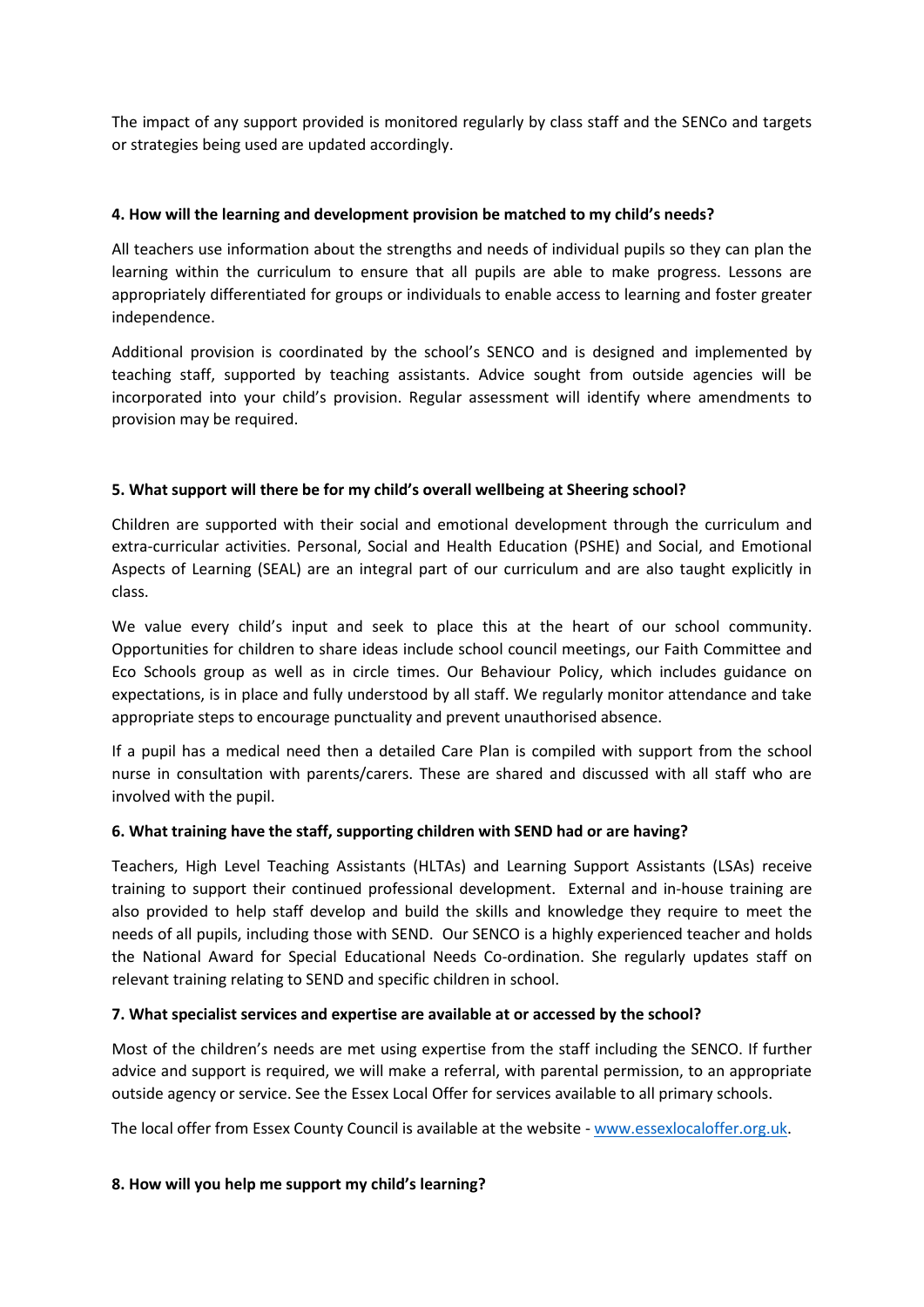There are regular opportunities to discuss your child's progress and how you can best support them at home. Formal parent consultation meetings take place in the Autumn and Spring terms. Targets continue to be set at the end of the school year and are included in the end of year reports, which celebrate your child's progress and achievements.

#### **9. How will I be involved in discussions about and planning for my child's education?**

In addition to formal Parent Consultations, you can also discuss your child's education with their class teacher, the SENCO or Headteacher. For some pupils, a school/home contact book may be used to enable regular information-sharing and updates between key school staff and parents/carers.

Where a child needs more focused, individualised differentiation, a One Plan may be introduced to enable closer monitoring of small steps of progress. Ideas and information will be shared, reviewed and recorded through this planning.

At times, when pupils needs are more complex, multiple outside professionals may be involved. In this case, a Common Assessment Framework (CAF) may be set up which facilitates regular meetings between the team of professionals and family members, known as the Team Around the Family (TAF).

If your child's needs are significant, they may be issued with an Education Health Care Plan (EHCP). EHCPs are reviewed and updated termly then in more detail at an Annual Review meeting.

## **10. How will my child be included in activities outside the classroom including school trips?**

Our Inclusion Policy promotes involvement of all of our learners in all aspects of the curriculum including activities outside the classroom. Where there are concerns for safety and access, a personalised risk assessment is carried out to consider if reasonable adjustments can be made to meet any additional needs your child has. You will be consulted and involved in planning as appropriate.

## **11. How accessible is the school environment?**

Where feasible, we will make reasonable adjustments to improve the accessibility of our environment to meet individual needs. Our policy and practice adheres to the Equality Act 2010.

We work with the occupational therapy service and a specialist teacher for the visually impaired to ensure equality in access for our children who have SEND. Their advice is incorporated in to One Plans where appropriate. On specialist advice, the school purchases / hires specific equipment to meet the need of pupils. We have a disabled toilet and shower room. All areas of the school can be accessed by ramps. We ensure that equipment used is accessible to all children regardless of their needs. The school reviews our Accessibility Plan annually.

## **12. Who can I contact for further information?**